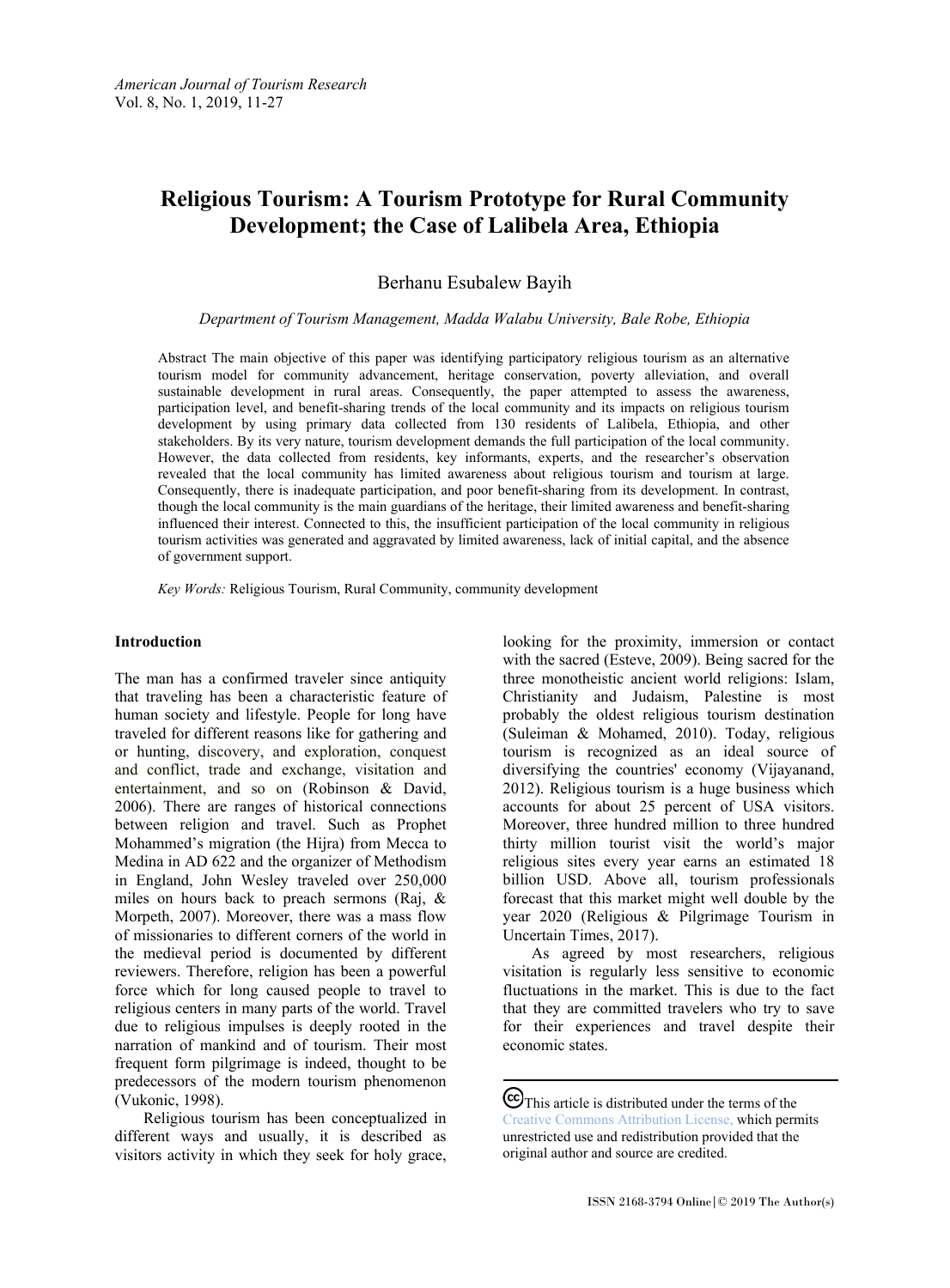Moreover, they are likely to have clear and known motives for travel than other travelers. Because most of the time religious travels are conducted as part of religious obligations or to accomplish a spiritual mission. Consequently, religious tourism has a great opportunity to appeal to people all over the world, of all ages and nationalities. Above all, most religious travelers prefer to travel in groups rather than individually. Hence, religious tourism can provide a stable flow of income to the area as well as the national economy (More on Religious Tourism, 2017).

Ethiopia, a country in the horn of Africa, has a number of religious sites which attracts a huge number of pilgrims since early. Lalibela, where the majestic Rock-hewn churches are found, has been an ideal pilgrimage site since its construction. However, according to the Lalibela administration and World food projects, the area is under a poverty zone and most of the areas around Lalibela are under food safety net services. Moreover, awareness of the general public on tourism, its participation level and benefit-sharing which may directly or indirectly related to the food crisis of the area and answer the dichotomy between high tourist flow and the poverty of the local community remain unstudied and the problem persists. Hence, this paper is organized with an objective to reveal the significance of community involvement in the religious tourism for heritage conservation, sustainable livelihood as well as sustainable overall development.

#### **Related Literature**

#### **Rewards of tourism and religious tourism**

Generally, tourism has a great influence on the destination area and host societies with its positive and negative impacts. Tourism is a source of international amity, peace, and understanding but also a destroyer and corrupter of indigenous cultures, a source of ecological destruction, an assault of people's privacy, dignity, and authenticity. However, if tourism is properly managed and controlled, its benefit exceeds its costs and can be the most effective tool for poverty reduction and overall development of many countries (UNWTO, 2011a).

These days, tourism is one of the largest and rapidly developing sectors in the world. As of recent statistics from UNWTO, tourism earns more than 10% of the world's income and employs almost one in ten of the world's workforce. The fast growth rate of tourism and its other contributions like a huge volume of foreign currency gains, infrastructural improvement, and

others highly influence different economic sectors which further enhances the social and economic development of the country as a whole (UNWTO, 2011b).

The benefits of tourism can be seen in sociocultural, economic and environmental categories. Socio-cultural benefits of tourism directly or indirectly related to the paybacks to the society and their culture generated because of tourism development. Tourism creates cultural interaction and understanding through which some useful cultural values and qualities can be exchanged. In relation to cultural interaction, education from one another and improvement in the way of life of the community is inevitable in tourism destinations. Tourism also advocates the remote and marginal area local community to participate and engage in different economic activities that could result in self-employment, establishing small-scale industries and other tourism ancillary services. On the other way, the depth and breadth of the tourism industry provide job opportunity to the whole range of local community from skilled and semiskilled to unskilled. Furthermore, tourism leads to transfer of technology between hosts and guests that most of the time helps the local community to access technologically developed world. Above all, tourism facilitates local development through improved infrastructure facilities in a tourist destination like electricity, water supply, sewage, communication, government services like security and transportation services. Generally, tourism in one or other way improves the living standard of the neglected and forgotten local community (Swarbooke, 2002). Enrichment of the existing culture and cultural diversity through promotion, appreciation, and funding for the establishment of museums is another role of tourism-related to culture. Culture can also be conserved and preserved using tourism as a tool so that many disappearing and degrading cultures can be safeguarded in the tourist destination (Swarbooke, 2002; Phukan, et al., 2012).

Any activity related to the component of the tourism environment has a direct or indirect impact on the general environment. Well planned, developed and managed, tourism can generate important environmental returns. It justifies and pays for the conservation of natural resources and wildlife, cultural and historic monuments by way of establishing national parks, preserves, sanctuaries, and museums which otherwise may be deteriorated or even disappear. Tourists in nature like an attractive and tidy environment that indirectly promote the quality environment and increase the local environmental awareness (Phukan, et al., 2012).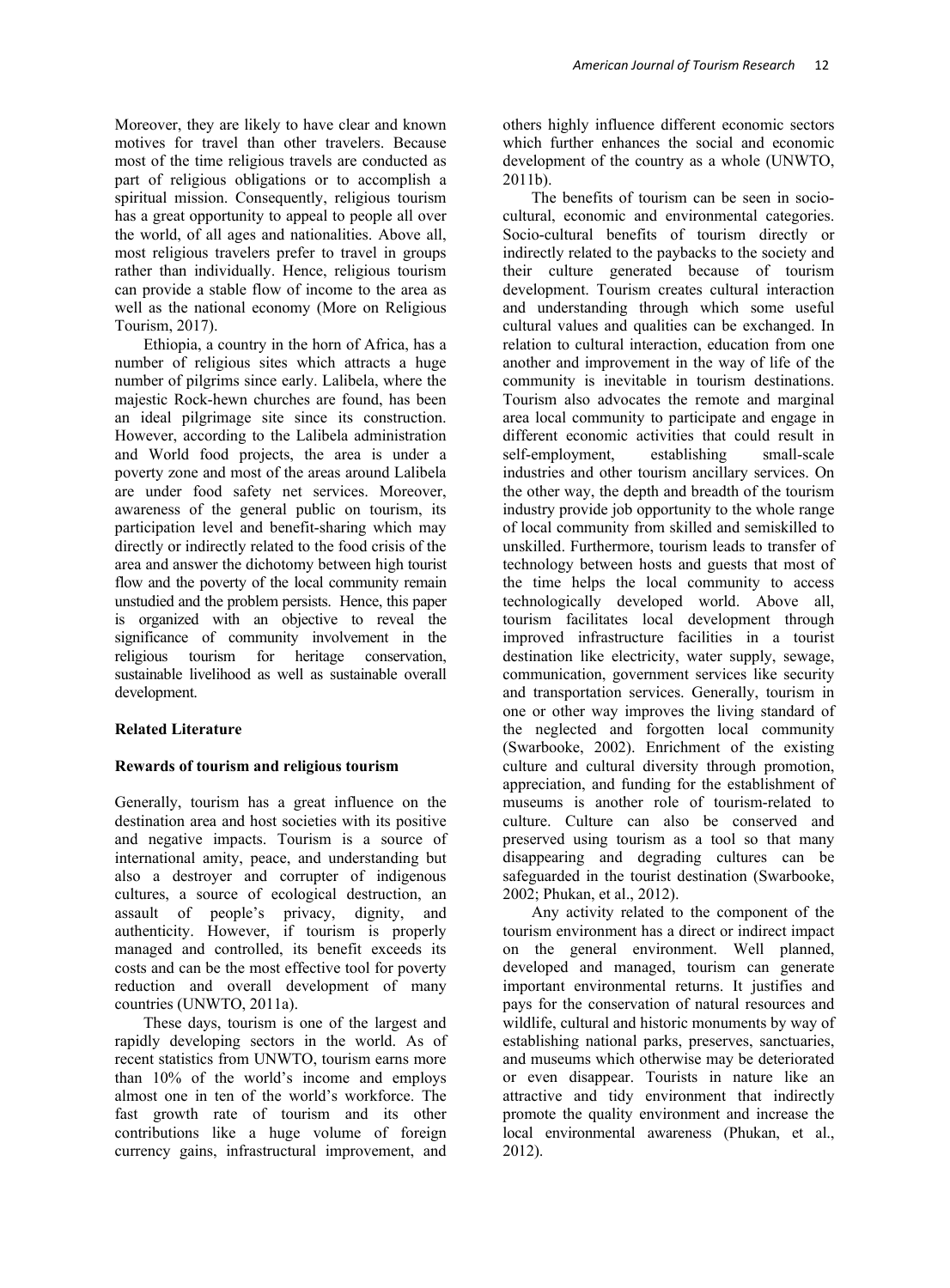Economic benefits are the most widely discussed and well-known aspect of the tourism industry. Tourism generates income via different forms of tax and other revenues. The money tourists spend in different sectors during their visit and stay has multiple effects on the economy. The tourism industry has a range of sectors or business which provides a variety of employment opportunity. Research shows that tourism as an industry creates almost one and a half times faster than other economic sectors. Foreign exchange, the exchange of one country's currency for that of another country, is one of the most important paybacks of the tourism industry. Foreign exchange helps to increase the total travel account and balance of payment of the host country (Swarbooke, 2002).

As one type of general tourism, all the benefits mentioned above are also the returns of religious tourism. If it is properly guided and controlled by clearly mentioned codes of conducts, both domestic and international religious tourism can bring change, better, suitable and peaceful life (UNWTO, 2011a). Religious tourism influences the development of the population, settlement, and economy at religious centers (Rinschede, 1992). As religious tourism encompasses pilgrimage, a trip to sacred places and other religiously related travels like a visitation of religious ceremonies, church meetings, and other religiously related conferences and arranged activities, which may be organized at regular bases has a very big influence on the overall development of the site. Religious tourism in general and pilgrims, in particular, have a huge influence on the population development of the religious site (Rinschede, 1992).

Religious travel has become a fashionable inclination in most parts of the world as a means of beliefs and faith in the capabilities of God to guard and guide mankind. The religious practices of Christianity, Islam, and traditional practices have contributed to the growth of tourism in the world. It is clearly known that Christian pilgrims to Israel have built the economy of the country and contributed the Gross Domestic Product (GDP) of the country. Similarly, in Saudi Arabia, Islamic religious rituals have tremendous economic benefits to the country and its people. As indicated by the above scenarios and many others all over the world, it is evident that religious tourism can become a means of economic revival to a country and its people (Religious & Pilgrimage Tourism in Uncertain Times, 2017).

Religious tourism is very recently recognized as a way of diversifying countries' economy worldwide (Vijayanand, 2012). Religious tourism also insists on the involvement of local communities in the business. In religious tourism,

the local community is as important as the discerned visitor in protecting and preserving the religious/cultural sites, events and pilgrimages that form the foundation of religious tourism. According to UNWTO (2011a), religious tourism should not be considered as a business instead of a tool for heritage conservation, local community empowerment, and sustainable development.<br>Besides economic. socio-cultural and socio-cultural environmental significances, religious tourism brings a wide and potentially receptive audience to religious sites (Vijayanand, 2012).<br>Furthermore, tourism has

Furthermore, tourism has tremendous advantages in delivering pro-poor growth such as; Tourism is generally labor-intensive; Tourism has considerable potential linkage, especially with agriculture and fisheries, which can minimize the 'leakage' effect. Due to high-income elasticity of demand for international tourism, it can offer a relatively rapidly growing market; Tourism provides opportunities for off-farm diversification, particularly in areas that do not attract other types of development options; Tourism can provide poor countries with significant export opportunities where few other options are viable; Tourism products can generate demand for assets such as natural resources and culture, to which the poor often have access; Tourism brings tourists (consumers) to the product rather than the other way around; and Infrastructure associated with tourism development can provide essential services for local communities (Mitchell & Coles, 2009).

## **Local community participation in religious tourism**

Community participation is an old term used not only in tourism but also in other study areas as well as by the general public. In public participation is defined as a commutative action to formulate policies and proposals (Skeffington, 1970). On the other hand, it has been defined as the means by which local people, experts of agencies and that of the government pressures decisions about programs and policies (Brager & Specht, 1987; Marzuki, 2008). Very recently, the concept of local community participation is revised as a process that helps to involve local people in the identification of problems, decision-making, and implementation which can contribute to sustainable development. Local community participation is one important aspect of sustainable tourism development (France, 1998). One of the conditions for success established in these principles is the involvement of stakeholders, including local communities, in order to increase the long-term success of tourism projects. Another condition for success is capacity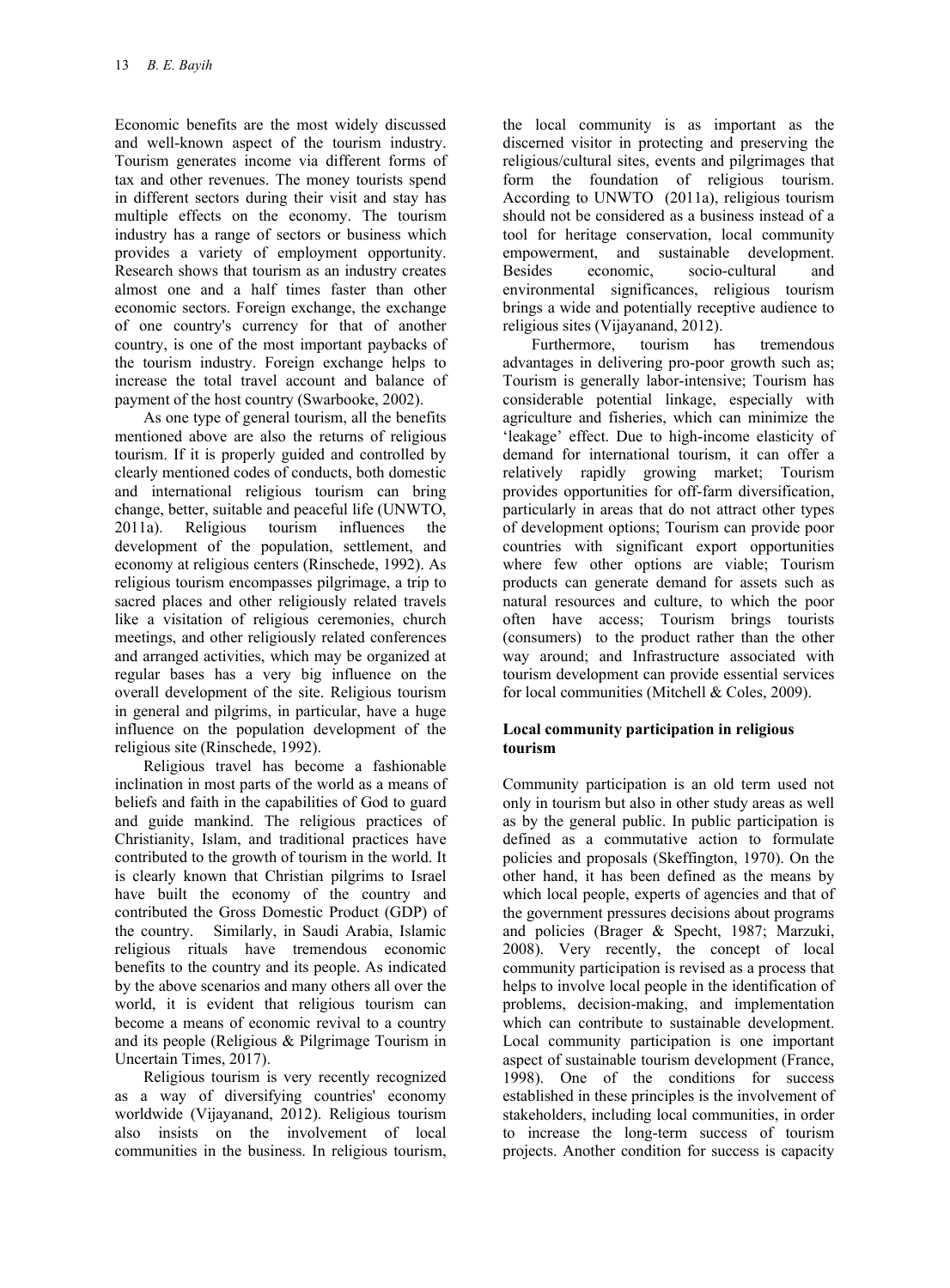building, ensuring success through capacity building programs to develop and strengthen human resources and institutional capacities among local communities (Sanchez, et al., 2011).

The term local community is defined by many scholars and there is no similarity between them and the only common part of these definitions is that all definitions deal with people. However, the most common definition of community is 'an umbrella that covers various distinct stakeholders represented on the one hand by an organized sector that represents people with different interests but shares a common goal and, the other round, those with no interest at all in the shared common goal' (Manyara & Jones, 2007; Sanchez, et al., 2011).

Community-Based Tourism (CBT) has a community-based planning approach that emphasizes the role of the host community in the tourism experience (Jamal & Getz, 1995). The communitybased tourism planning method has as fundamental principles such as 'local residents can participate in the planning process and can exchange information and opinions with planners'; 'they have real-time monitoring to supervise tourism development'; 'make projects and plans of tourism development mutually complementary' (Jiuxia & Jigang, 2007).

The need for community participation in tourism development and in other fields of activity is a key element recognized by national and international organizations. In fact, local<br>community participation has disadvantages. community participation has however, as far as the community-based approach is concerned, residents would begin to be part of tourism development, playing the role of residentresponsive. Without residents' participation, the community-based approach would not be possible (Sanchez, et al., 2011). Some of the importance of the local community participation in tourism development is conservation (Sanchez, et al., 2011), sustainable development (Jiuxia & Jigang, 2007; Mair & Reid, 2007; UNESCO, 1999; Drake,1991); catalyzing effect, Community support (Beeton, 1998), Effectiveness of the planning and management of tourism, Effectiveness of the implementation of intervention and/or investment by the government (Garrod, 2003).

## **Community capacity building for tourism development**

Many writers accepted that tourism is a community development agent that promotes community economic, social, cultural and environmental development. Moreover, many view tourism as an essential tool for economic development, especially in local communities. Tourism also has been one of the most popular strategies for development. Hence

tourism development can enhance local and national development. Tourism also is a development tool used by many local communities to promote community empowerment. Consequently, tourism programs have increasingly positioned high emphasis on community development (Aref & Redzuan, 2009).

Community Capacity Building (CCB) concerns the development of skills and abilities that enable local people to participate in activities like decisions and actions for tourism development (Aref & Redzuan, 2009). In other words, CCB can be seen as the empowerment of local communities to participate in tourism activities, either individually or as a group. Furthermore, community capacity is an essential condition for improving the process of tourism development and enhancing its benefit for local communities. CCB is the "essence of community development" (Smith, et al., 2001). It helps communities to improve their ability to participate in tourism decision making. Therefore, CCB is a process of underpinning the capacity of both individuals and organizations to develop and sustain situations that help all aspects of community life (Blackwell & Colmenar, 2000).

CCB is considered as one of the most significant ways to address tourism development. It is a necessary condition for the development of the tourism industry. Accordingly, community capacity in tourism is the capacity of the people in communities to engage in tourism activities (Cupples, 2005). Here, the decisions and actions of the community are based on their desire to develop their community tourism. Most tourism principal sectors invest in CCB in order to bring tourism development (Aref & Redzuan, 2009).

Community capacity building in a tourism context can be done in three different levels. As shown in figure 1, it can be arranged at the organizational, community, and individual (Kieffer & Reischmann, 2004; Raik, 2002). At the individual level involves the enhancement of skills and knowledge that help individuals to improve their ability to control and influence the relevant aspects of their lives. This level refers to individual citizens. Community Capacity building at the community level reflects the needs to improve power for advocacy and decision making in tourism activities. The process may imply training at the community level. This level refers to informal groups bounded geographically. At the organizational level, CCB requires important changes in the way different helping professionals deliver their services. This level refers to a community organization or set of local organizations. The three most common community capacities in tourism development may cross each other (Raik, 2002).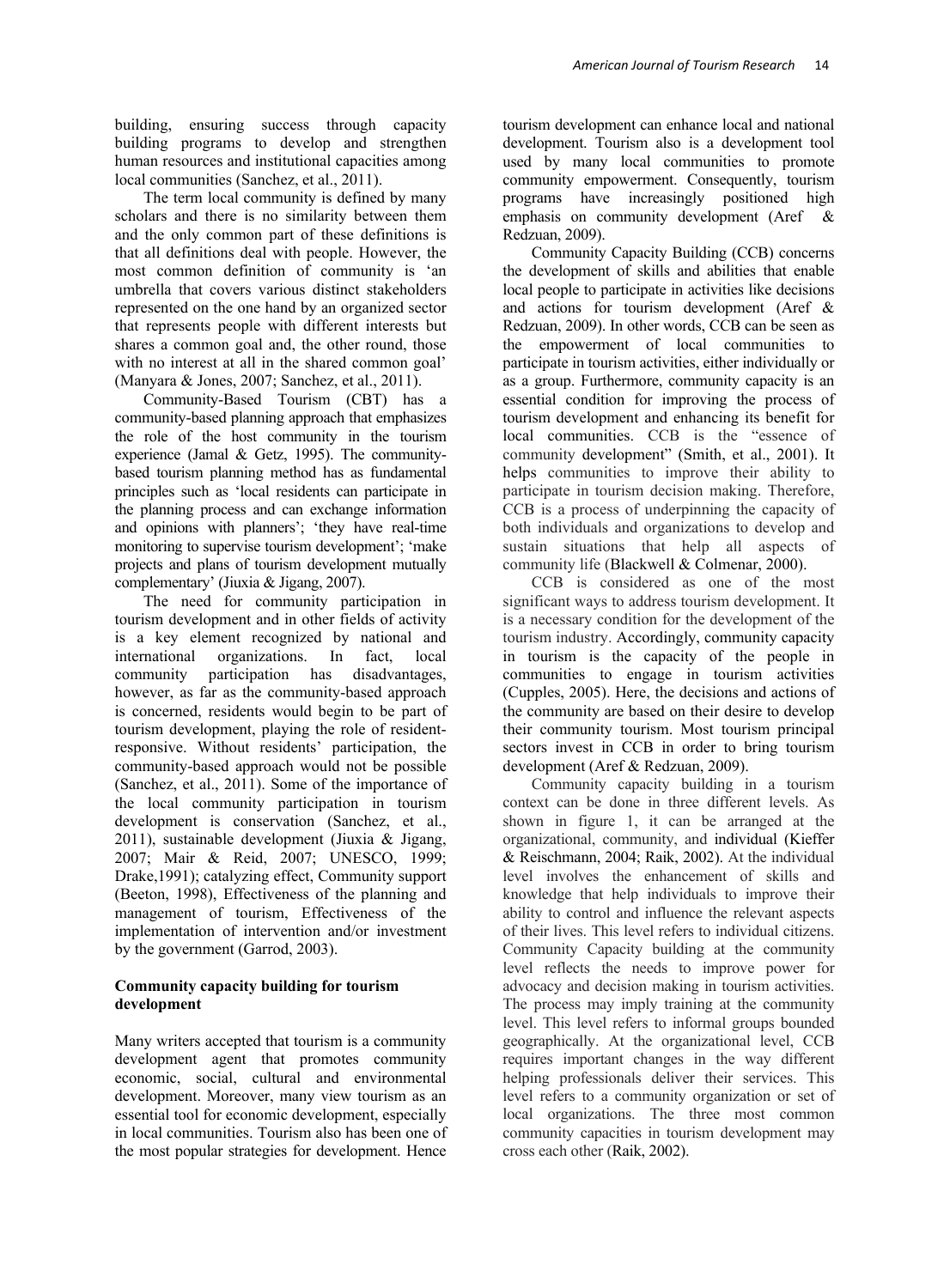

Figure 1: Multifaceted roles of community capacity building in tourism development Source: Adapted from Aref & Redzuan (2009).

#### **Religious tourism for sustainable development**

The idea of sustainable tourism has grown out of sustainable development defined as development which fulfills the needs and wants of the present without compromising the ability of the future generations to meet their own needs (Swarbooke, 2002). Whereas sustainable tourism is tourism development which fulfills the needs of present tourists, local community and principals while protecting and enhancing opportunities for the future. It can be viewed as management of resources in such a way that economic, social and aesthetic needs can be fulfilled while maintaining cultural integrity, essential ecological processes, biological diversity and life support systems (UNWTO, 2011a).

Sustainable tourism delivers the demanded quality services or experiences while at the same time conserves the environment and enhancing the local community's quality of life (Moscardo, 1998). Another way to think about this is that we should pass on to our children a world that is at least as good, and hopefully better, than the one that we inherited. The concept of sustainability has progressed since the 1987 definition to embrace three dimensions or 'pillars' of sustainable development. Economic sustainability emphasizes ensuring the prosperity of society at different levels and supporting the capability of enterprises in the long-term. While social sustainability has a focus on respecting human rights and providing equal

opportunities in society. There is a high emphasis on local communities, recognizing and respecting their different cultures and stay away from exploitation. Environmental sustainability focuses mainly on conserving and managing nonrenewable natural resources, and minimizing the pollution of air, land, and water and conserving biological diversity and natural heritage.

Tourism has a unique position here for its contribution to bring sustainable development and its resistance to the challenges in the environment these days. If developed without concern for sustainability, tourism can harm the natural, cultural or social environment. Conversely, a sustainable approach to tourism, in the long run, benefits the local communities economically, socially, and to raise awareness and support for conservation of the environment (South Australian Tourism Commission (SATC ), 2007).

#### **Research Methodology**

#### **The Study Area**

The study was conducted at the historic town of Lalibela which is found in the *Amhara* regional state of Ethiopia 701 km far from the capital Addis Ababa. The town is known with its hundreds of years old rock-hewn churches. Those monolithic, semi-monolithic and cave centuries-old rock-hewn churches are the fortress of the country's history and culture. Moreover, the town is the most famous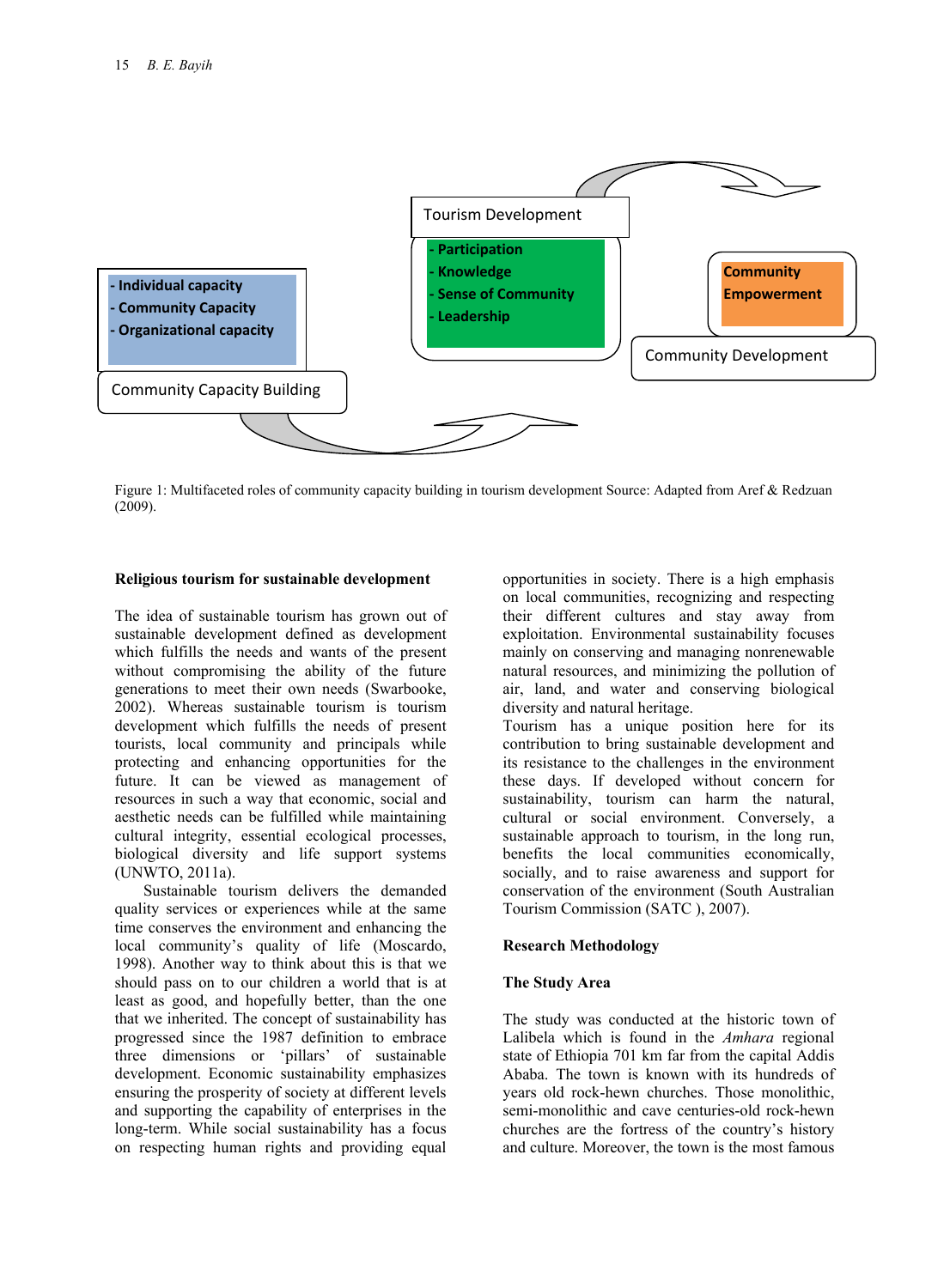Orthodox Christian pilgrimage sites and star of visits to Ethiopia. Due to the existence of colorful<br>annual religious ceremonies/ events like annual religious ceremonies/ *Gena/Lidet* (Ethiopian Christmas), Epiphany,

*Meskel* (the finding of the true cross) and many more, Lalibela is one of the potential religious tourism development areas in the country.

| <b>Variables</b> | <b>Characteristics categories</b> | No/130 | Percentage        |
|------------------|-----------------------------------|--------|-------------------|
|                  | Male                              | 105    | 80.8              |
| Gender           | Female                            | 25     | 19.2              |
|                  | <b>Total</b>                      | 130    | 100.0             |
|                  | Agriculture                       | 7      | 5.4               |
| Occupation       | Hotel Employee                    | 21     | 16.2              |
|                  | Souvenir selling                  | 12     | 9.2               |
|                  | Tour guide                        | 13     | 10.0              |
|                  | Tour operator                     |        | $\boldsymbol{.8}$ |
|                  | Church employee                   | 6      | 4.6               |
|                  | Hotel trade                       | 4      | 3.1               |
|                  | civil servant                     | 29     | 22.3              |
|                  | Others                            | 37     | 28.5              |
|                  | Total                             | 130    | 100.0             |

Table 1: Socio-Demographic Characteristics of Respondents

The main subjects of this research were Lalibela city local communities and according to the survey conducted, respondents were predominantly males (81.5%) and the remaining 18.1% were females. Respondents were from different professions including agriculture (5.4%), hotel employee  $(16.2\%)$ , and souvenir selling  $(9.2\%)$ , tour guiding  $(10 \t%),$  and tour operation  $(0.8\%)$ , Church employee (4.6%), hoteliers (3.1%), civil servants (22.3%) and others (28.5%). Moreover, officials and experts were interviewed from different organizations such as culture and tourism bureau, police office Mayer office and others.

# **Research design, Measures and sampling**

The research was descriptive in its design. In order to achieve its objectives both qualitative and quantitative approaches were applied. Research questions were assessed via questionnaire, key informant interview, and personal observation. Questionnaires which consist of both open-ended and close-ended questions were systematically disseminated to 130 local community respondents. Furthermore, 8 key informants were selected from the culture and tourism bureau of the study area, the church administrations, hotel managers and tour guides association.

The data collected from the respondents were analyzed by using descriptive analysis tools of SPSS and by narrating the ideas and perceptions of respondents. The analyzed data were discussed and depicted by using a table, graph, and pictures.

#### **Result and Discussions Community's understandings of tourism and its impacts**

The awareness of the local community on religious tourism and tourism in general and its benefits was assessed through a questionnaire. As shown in table 2 item 1, the result revealed that the majority of the respondents have sufficient know-how on tourism and its benefits with a mean value of  $M = 4.14$  and a standard deviation of 1.032. This means more than 82% of the respondents believe that they have a better understanding of tourism. However, in contrast, most interviewed experts from different sectors like Lalibela Town Administration Culture and Tourism Department (LTACTD) and Ethiopian Sustainable Tourism Development Project (ESTDP) raised shortage of knowledge on tourism in general as one challenge of religious tourism development in the area.

Updated awareness and proper implementation of the awareness one has into the real world day to day activities adds the quality of work performed. It is more worthy especially in the travel and tourism industry as the industry is more complex, dynamic, sensitive, perishable, and seasonal in nature. Consequently, the tendency of respondents on the implementation of their awareness was also assessed. As can be seen in table 2 item 2, with the mean value of  $M = 3.59$ , SD= 1.205 a higher proportion of the respondents implements their experiences, knowledge, and information they shared into practice. Hence, though the community may have limited awareness and information gaps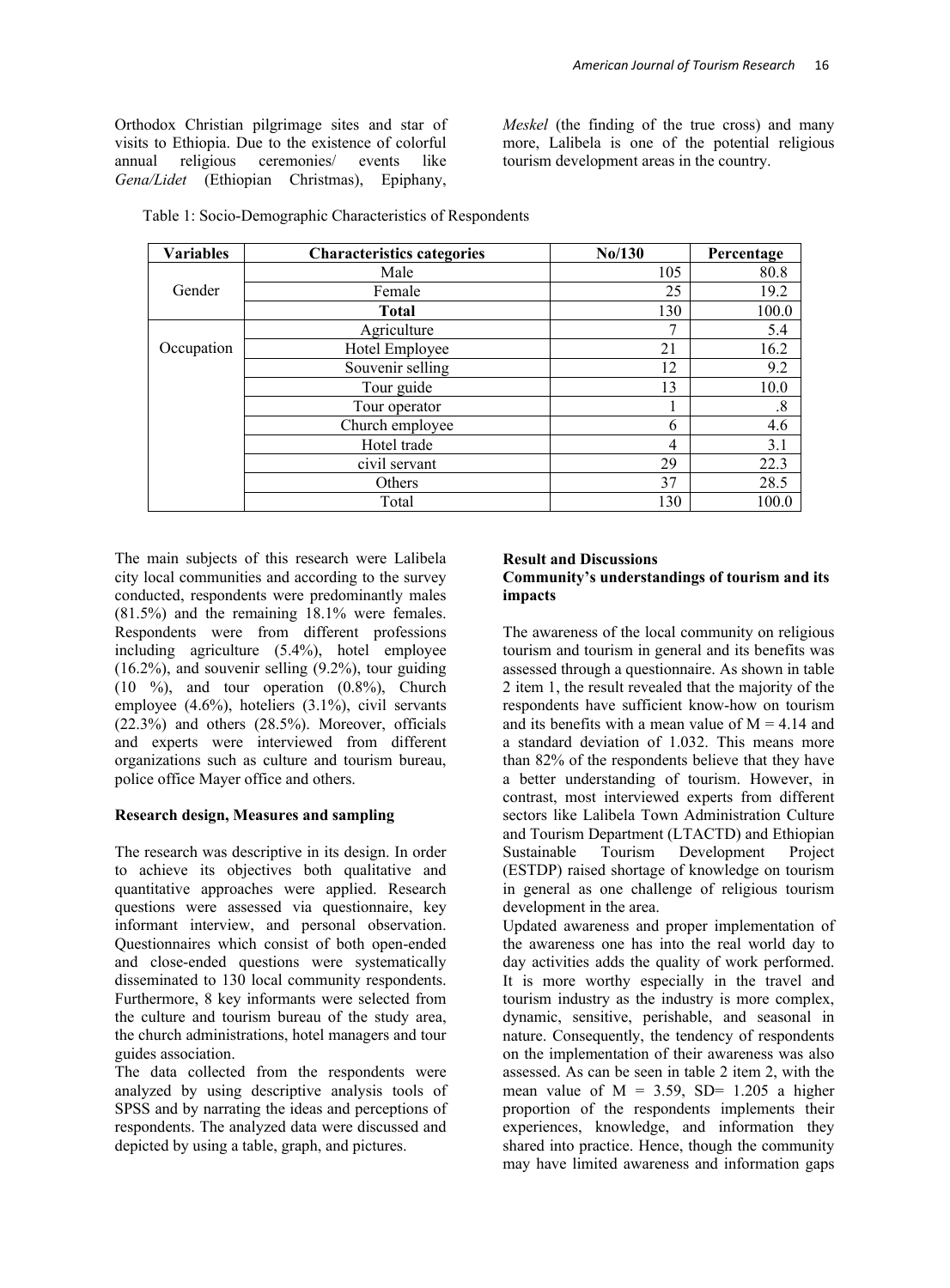in tourism, they were willing and ready to implement what they have in the real world. **Local community's perceptions and participation in religious tourism development** 

Most tourism professionals believe that one of the core elements of sustainable tourism development is community participation. This is giving the community the process and capacity to make decisions that consider the long-term economy, ecology, and equity of all communities. Hence, an attempt was made to identify the participation of Lalibela local community in tourism sector in general. The result shown in table 2 in item 3,

indicated that with the mean value  $M = 4.33$ , SD= 1.030 the majority of the respondents whether directly or indirectly participates in tourism development activities. Hence, a significant number of Lalibela town communities participate in tourism development activities either directly or indirectly. As personally observed and obtained from the interview, most locals participate in guiding, mule renting, guest-hosting, souvenirs selling, employment on hotels and restaurants, internet room, poultry, handcraft, dairy farm, metal craft, apiculture, coffee house, hotels, car rent and so on.

Table 2: Descriptive statistics of the local community's understandings, participation, benefits and capacity building practices

| No             | Item                                                                                                                                                | N   |     | Sum Mean | Std.      |
|----------------|-----------------------------------------------------------------------------------------------------------------------------------------------------|-----|-----|----------|-----------|
|                |                                                                                                                                                     |     |     |          | Deviation |
|                | I know about Tourism (Religious Tourism) and its benefits.                                                                                          | 130 | 538 | 4.14     | 1.032     |
| 2              | I put all the awareness of tourism or religious tourism into practice.                                                                              | 130 | 467 | 3.59     | 1.205     |
| 3              | I participate in Tourism development                                                                                                                | 130 | 563 | 4.33     | 1.030     |
| $\overline{4}$ | I believe that the local community should participate in Religious<br>tourism development and minimization of problems that affect the<br>progress. | 130 | 446 | 3.43     | 1.430     |
| 5              | I believe that tourism in Lalibela town is community-based and<br>participatory.                                                                    | 130 | 412 | 3.17     | 1.365     |
| 6              | If done well, Participatory Religious Tourism has better economic<br>benefit than other means of livelihood in the Town.                            | 130 | 551 | 4.24     | 1.147     |
|                | I have shown a clear improvement in my life and livelihood after<br>joining the tourism business.                                                   | 130 | 377 | 2.90     | 1.386     |
| 8              | I am entirely dependent on tourism activities in the town.                                                                                          | 130 | 382 | 2.94     | 1.519     |
| 9              | Governmental and non Governmental organizations have built my<br>capacity to participate in religious tourism                                       | 130 | 334 | 2.57     | 1.346     |

As shown in table 2 item 4, a high number of respondents also believe that the local community should participate in religious tourism and should fight against problems that hinder its development M= 3.43, SD= 1.430. Moreover, most people perceive that tourism in the town is communitybased  $(M= 3.17, SD= 1.365)$ . However, most interviewed experts identified ignorance of the local community in tourism development activities as the major problems or religious tourism development in the study area.

Since tourism is one of the two major economic activities of the area, people are largely involved in it. However, their participation is limited to income-generating activities; in other words, the local community has not been actively involved in planning, decision-making processes. This is mainly due to lack of information, lack of

awareness, poor tendency to involve the people in planning, deciding, processing, and implementing religious tourism development activities, and weak government interference.

## **Outcomes of religious tourism**

As shown in table 2 item 6, most respondents believe that religious tourism has a better economic benefit than other means of livelihood in the town  $(M= 4.24, SD= 1.147)$ . In particular, about 85% of the respondents recognized the economic, environmental and socio-cultural benefit of religious tourism in the area. Hence, almost all respondents believe that community-based religious tourism has a better economic benefit. According to the tourism office of the town, being the source of huge benefits like income, job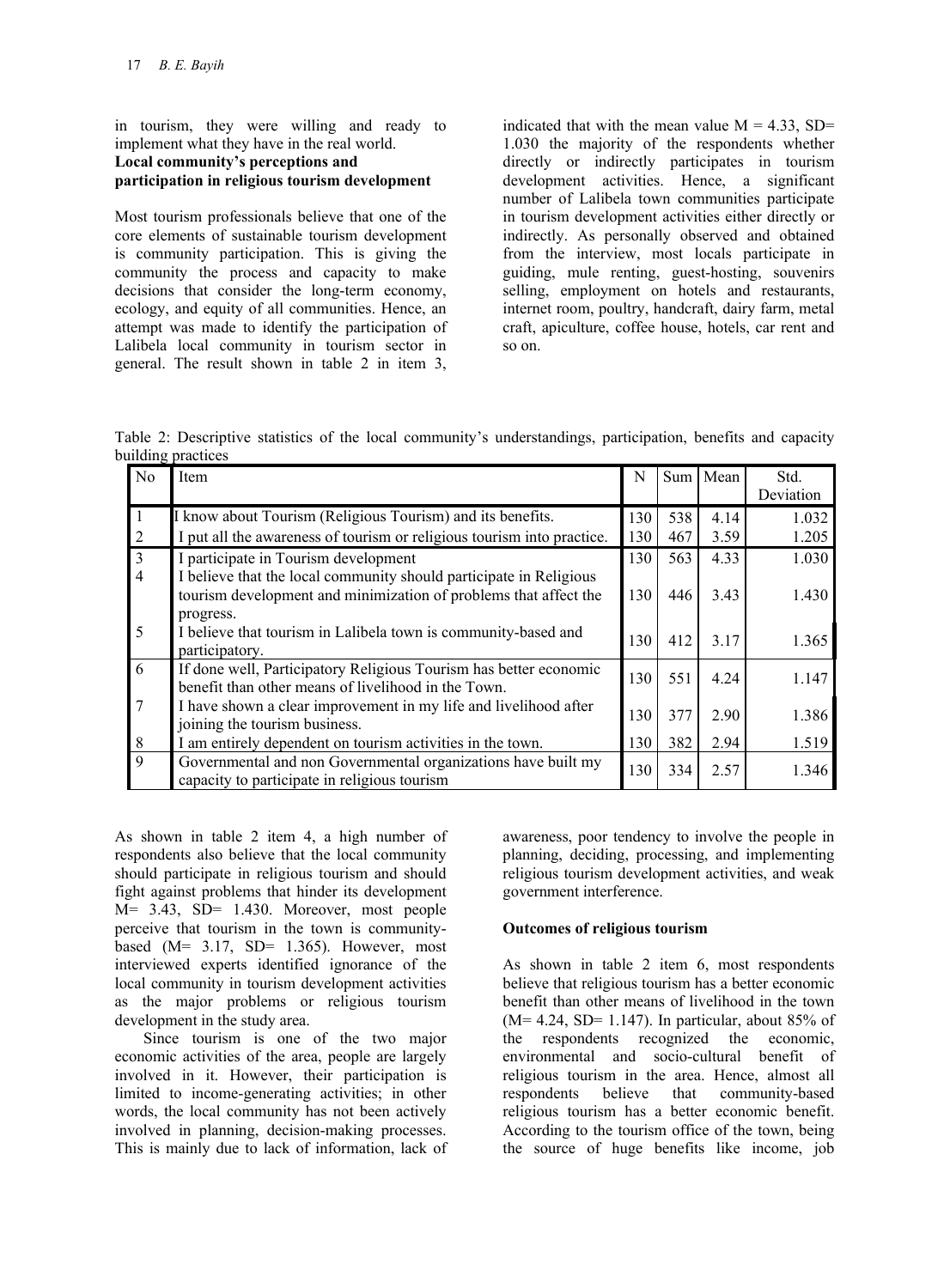opportunity, and foreign exchange, participatory religious tourism has a better advantage over other means of livelihood in the town of Lalibela.

| Years | Domestic | International | Total   | Income receipts | Income receipts    | Total income |
|-------|----------|---------------|---------|-----------------|--------------------|--------------|
|       | tourist  | Tourist       | Arrival | from domestic   | from international | receipts in  |
|       |          |               |         | tourists in ETB | tourists in ETB    | <b>ETB</b>   |
| 2008  | 6784     | 21641         | 28425   | 4857344         | 37936673           | 42794017     |
| 2009  | 8445     | 23597         | 32042   | 6046620         | 41365541           | 47412161     |
| 2010  | 10875    | 25225         | 36100   | 7772602         | 45819050           | 53591652     |
| 2011  | 14149    | 35169         | 49318   | 10161284        | 67129869           | 77291153     |
| 2012  | 15492    | 35437         | 50929   | 11190562        | 83314011           | 94504573     |
| Total | 55745    | 141069        | 196814  | 40028412        | 275565144          | 315593556    |

Table 3: Five years tourist arrival and receipts in Lalibela town

ETB – Ethiopian Birr Source: Lalibela city administration culture and tourism department 2013

As displayed in table 3, the total number of domestic tourist arrivals showed increment from 6784 to 15,492 in only the 5 years period. The number of international tourist arrivals also reflected a tangible increase from 21,641 in the year 2008 to 35,437 in the year 2012. The receipt columns of the table also show an increment, receipts from domestic tourists increased from 4,857,344 ETB to 11,190,562 ETB in the five years span from 2008 to 2012. On the other hand, international tourism receipts in Lalibela town also showed a rise from 37,936,673 ETB to 83,314,011 ETB in the same duration. As be seen in figure 2, total arrivals and receipts of tourism have shown a dramatic increment in the five years span. During the five years period, the registered total tourists increased from 28,425 to 50,929 and receipts increased from 42,794,017 ETB to 94,504,573 ETB.

Therefore, if tourism is community-based that means the community has the chance to participate in decision-making processes and there is fair benefit-sharing between stockholders, tourism is basic for sustainable tourism development and community empowerment. Especially in Lalibela town where religion and religious attributes are major tourist attractions and other economic

activities are not good options, religious tourism is the best means of destination development and local community empowerment.

Availability of any relative improvement in the livelihood of the local community because of their participation in religious tourism was assessed through a questionnaire. Then as shown in table 2 item 7, less than half of the respondents admitted the changes religious tourism has brought to their life  $M = 2.90$ ,  $SD = 1.386$ . However, the other half of the respondents couldn't see improvements in their life in connection with religious tourism. Hence, though the majority of the local community participate in tourism, the sector doesn't change their life or it didn't bring significant change in their living standard. Based on the assessment, this is caused by the limited size of their business as most of the local community are engaged in the small businesses like shop, *Tela bet*, coffee house, and others which have little profit and not directly connected to the interest of tourists. Hence, there shall be an act to enhance the role of tourism to the local community. Such as, businesses shall be tourist-oriented to increase their length of stay and shall demonstrate the local culture to boost up the interest of visitors and its favorable impact on the livelihood of the local community.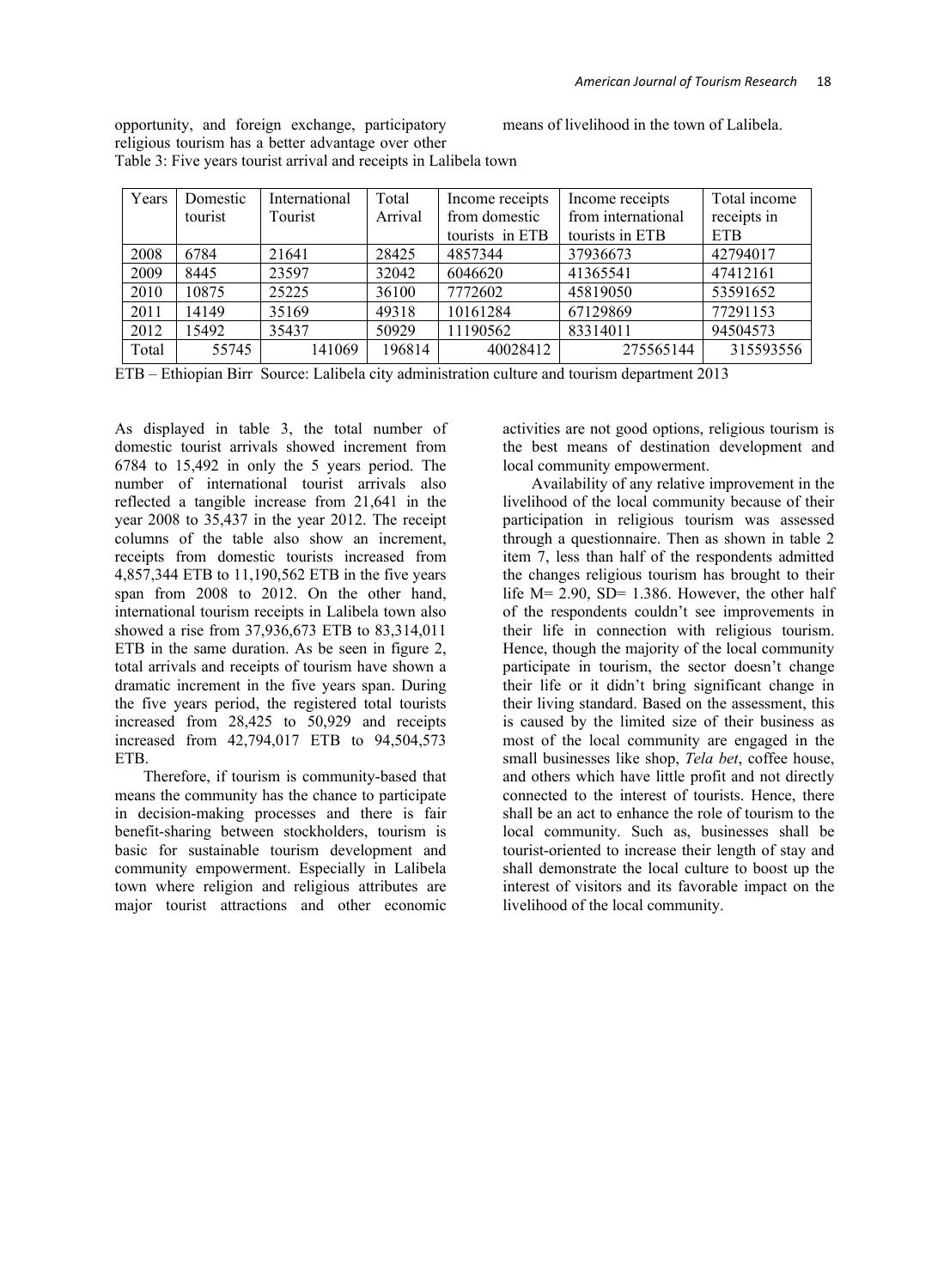

Figure 2: Total tourist arrivals and receipts in Lalibela from 2008 to 2012

The respondents' agreement level on their dependence on religious tourism was measured through the question. Based on the survey, about half of the respondents established their life on tourism  $M = 2.94$ ,  $SD = 1.519$  (see table 2 item 8). On the other hand, according to most interviewed scholars, stakeholders, and the area tourism offices, approximately 80% - 90% of the communities live in the Lalibela town are directly or indirectly dependent on the tourism sector. For example, as of LTACTD, 2747 - 3000 locals are directly working in different tourism sectors. Thus, these people and their family are directly and indirectly dependent on the tourism sector. Moreover, based on the data from Saint Lalibela Monastery Administration (SLMA), more than 800 Priests, *Deacons*, Monks, and Nuns with 2-3 families are directly dependent on tourism. Though illegal, lots of the local community generate income and lead their life as well as their family through hassling and bagging. But most of the community has no idea whether they are dependent on tourism or not. As a result, more than a few people have been seen disrespecting tourists, the tourism industry and religious tourism heritage and values.

#### **Capacity Building**

Community capacity building is an important tourism development strategy as it helps to effectively address problematic issues and planning of community development is often required to analyze the current status of community development with respect to tourism development. Building the capacity of the community is a vital ingredient for successful and sustainable

community development. Community capacity building programs help especially underdeveloped communities to improve their ability to participate in the tourism decision-making processes (Kieffer & Reischmann, 2004; Aref & Redzuan, 2009). Thus, a question was delivered to local respondents whether they were provided with capacity building training or programs so as to build their financial, skill and awareness limitations.

As shown in table 2 item 9, with the mean value  $M = 2.57$ ,  $SD = 1.346$  which is below the average 3 indicates most of the respondents did not get or involved in capacity building programs. More specifically, more than 42% of the respondents voted against the motion. In contrary, LTACTD and ESTDP said that capacity building activity, specifically training on service provision, and heritage conservation was delivered by tourism principal employees exclusively. Since tourism development and community capacity building need to progress hand in hand, destination managers need to work hard on building the capacity of the local community.

Community capacity building plays a central role in tourism development (Kieffer & Reischmann, 2004). Tourism operators often like to invest in local training and community capacity building as a way of contributing to community development (Aref, Gill & Aref, 2010). But this was not the case in Lalibela town. Most communities including the town administrations blame those tourism investors who mobilize a huge amount of money and generate the highest profit from tourism in the area but contributing nearly nothing to the community and the town development. Though some hotels like Mountain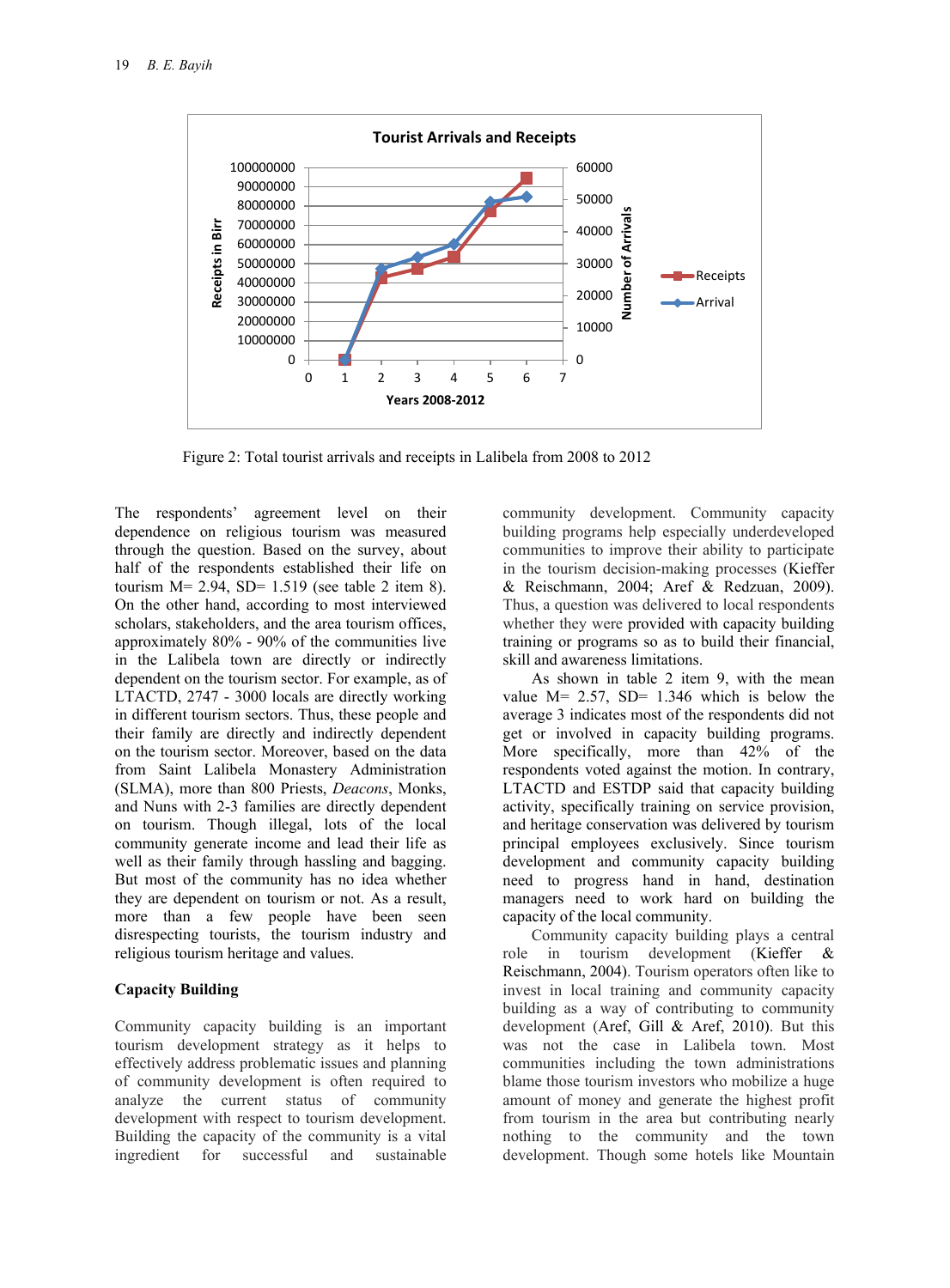View hotel said that they are contributing to the development of the local community by arranging aids from different countries such as Belgium, most investors accepted their weakness. Different stakeholders called upon the city administration and culture and tourism bureau of the area to organize them so as to contribute to the local community as well as the city overall development.

#### **Barriers of local community participation**

Table 4: Descriptive Statistics of barriers of local community participation

As discussed earlier, though most of the respondents participate in tourism, the living condition of the majority remains constant. Thus, there might be lots of barriers that hindered the local community from fully participating in any affairs of religious tourism development processes and be productive. Table 4 below summarizes some of those potential and actual problems which were proposed by subjects of this study.

| l able 4: Descriptive Statistics of barriers of local community participation<br>Variable | Options        |                | Percentage |                | Mean | Std. Deviation |  |  |  |  |  |
|-------------------------------------------------------------------------------------------|----------------|----------------|------------|----------------|------|----------------|--|--|--|--|--|
|                                                                                           |                |                |            |                |      |                |  |  |  |  |  |
|                                                                                           | Yes            | N <sub>0</sub> | Yes        | N <sub>0</sub> |      |                |  |  |  |  |  |
| Lack of government consent                                                                | 22             | 108            | 16.9       | 83.1           | 1.83 | 0.376          |  |  |  |  |  |
| Lack of trustworthiness among the local leaders and<br>the local community                | 35             | 95             | 26.9       | 73.1           | 1.73 | 0.445          |  |  |  |  |  |
| Elite domination                                                                          | $\overline{1}$ | 113            | 13.1       | 86.9           | 1.87 | 0.338          |  |  |  |  |  |
| Disagreement between government and locals                                                | 25             | 105            | 19.2       | 80.8           | 1.81 | 0.396          |  |  |  |  |  |
| Low level of awareness                                                                    | 66             | 64             | 50.8       | 49.2           | 1.49 | 0.502          |  |  |  |  |  |
| Group Mean                                                                                |                |                |            |                |      |                |  |  |  |  |  |

As shown in table 4, out of the total respondents, only 16.9% recognized that lack of government consensus is one of the barriers that hindered the local community's participation in any tourism issues. Though most of the respondents did not consider the limited support from the government to the local community as an obstruction for allinclusive participation in the religious tourism, according to the key informants, lack of emphasis from the government for the sector was one of the most significant problems.

On the other hand, 26.9% of the respondents think that lack of trustworthiness among the administrators and the local community is one the factors that influenced local communities' participation in religious tourism activities as well as in religious tourism development at large. Good administration could be expressed in terms of transparency and accountability of the government for the local community. Though the largest proportions of the respondents were on the side of no mistrust between the government and the local community, according to the key informants there is lack of communication and consensus between the government and the local community. The community had no chance to participate in planning and decision making. Therefore, there was a lack of transparency and accountability among the local leaders and the local community.

Elite domination or dependency on an elite group of the community may influence the participation of another community group mainly those uneducated group. As shown in table 10,

13.1% of the local community responds responded to the domination of elites over the illiterate one as one of the causes of poor local community participation. Cooperation among the stakeholders mainly between the local community and the administration brings effective development. However, in the case of Lalibela town, out of the total respondents, 19.2% stated their conformity on the disagreement between the government and local community as the factor for the limited participation of the community.

Commonly, awareness is one of the most basic things in the smooth development of any business including tourism. Based on the survey conducted, 51% of the respondents believe that a shortage of awareness of the local community is one of the numerous factors that limited the local community's participation level in religious tourism sectors. Some other causes of limited local community participation in tourism sectors identified include lack of local community consent, mistrust of authorities to local peoples, centralization of public administration, Elite domination, centralization of public administration, low level of awareness, and others.

#### **Local Community's involvement in Religious Heritage Conservation**

Most researchers accept that heritage is linked to the past that represents some sort of inheritance to be passed down to current and future generations both in terms of cultural traditions and physical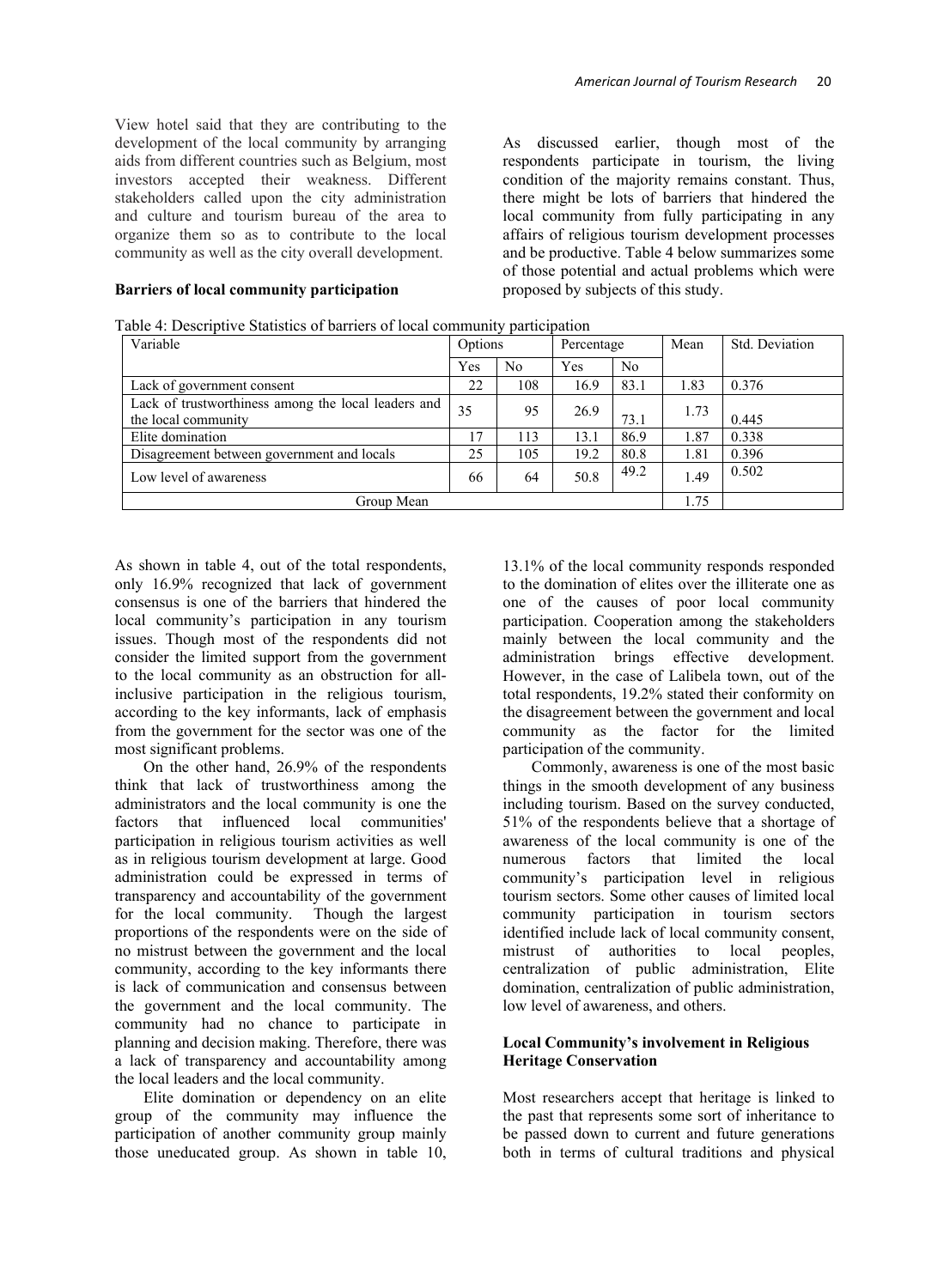artifacts (Hardy, 1988). Similarly, heritages are what elements of the past a society wishes to keep which might be cultural or natural artifacts. Heritage is our legacy from the past, what we live with today, and what we pass on to the future generation. Heritages are irreplaceable sources of life and inspiration. They are our touchstones, our points of reference and identity (Jokilehto, 2005).

Ethiopia is rich in natural and cultural heritage. And most of them are religious cultural heritage. Out of these countless tangible and intangible heritage of the country, twelve of them are registered in the World Heritage List. However, the

conservation status of most natural and cultural heritage in the country is at a dreadful level. One of the most famous Ethiopian world heritage sites is Rock-Hewn Churches of Lalibela.

Table 5 below has displayed the attitude of the local community on the rock-hewn churches of Lalibela and its tangible and intangible heritage. In the table, religious heritages protection and conservation status; participation of the local community in heritage conservation activities; a sense of ownership for heritages are surveyed and publicized.

|                                                                                      | <b>Relative Agreement</b> |                 |    |               |             |                |    |               |         |               | M   | Sd. |
|--------------------------------------------------------------------------------------|---------------------------|-----------------|----|---------------|-------------|----------------|----|---------------|---------|---------------|-----|-----|
|                                                                                      |                           | S.D.(1)<br>D(2) |    |               |             | Nu(3)<br>A.(4) |    |               | S.A.(5) |               |     |     |
| <b>Variables</b>                                                                     | N                         | $\frac{0}{0}$   | N  | $\frac{0}{0}$ | $\mathbf N$ | $\frac{0}{0}$  | N  | $\frac{0}{0}$ | N       | $\frac{0}{0}$ |     |     |
| Religious Heritages are well<br>protected in Lalibela.                               | 28                        | 22              | 31 | 24            | 16          | 12             | 35 | 27            | 20      | 15            | 2.9 | 1.4 |
| I participate in heritage<br>conservation activities.                                | 10                        | 8               | 28 | 22            | 11          | 8.5            | 47 | 36            | 34      | 26            | 3.5 | 1.3 |
| I have a sense of ownership<br>for Heritages in Lalibela.                            | 4                         | 3               | 6  | 5             | 5           | 4              | 33 | 25            | 82      | 63            | 4.4 | .99 |
| I believe that local<br>community should<br>participate in heritage<br>conservation. | 4                         | 3               | 3  | $\mathcal{L}$ |             |                | 27 | 2.1           | 96      | 73            | 4.6 | .87 |

| Table 5: Descriptive statistics on the state of religious heritage conservation |  |
|---------------------------------------------------------------------------------|--|
|---------------------------------------------------------------------------------|--|

Table 5 above shows the attitude of the local community on the conservation status of the rockhewn churches of Lalibela and it's tangible as well as intangible heritage. Accordingly, most of the respondents (45%) were against the idea that the religious heritages of Lalibela are well protected and conserved. At the same time, the Lalibela Culture and Tourism Bureau accepted the existence of heritage conservation problems in the area. Though the bureau conducts heritage inventory once in two years, monthly inspection and yearly control in 118 different churches in and around the town, heritages are still in big threat. Some of the

threats of heritage conservation mentioned by the department include robbery and lack of adequate museums in the churches. The shelters built ten years ago with an intention to protect the heritages from Sun and Rainfall have grown to be one of the most dangerous threats of the rock-hewn churches. Local community participation in heritage conservation is also assessed in table 5 above. Accordingly, the majorities (62%) of the respondents believe that there is high involvement of the local community in religious heritage conservation activities.



Figure 3: a glimpse of most precious religious heritages of Lalibela town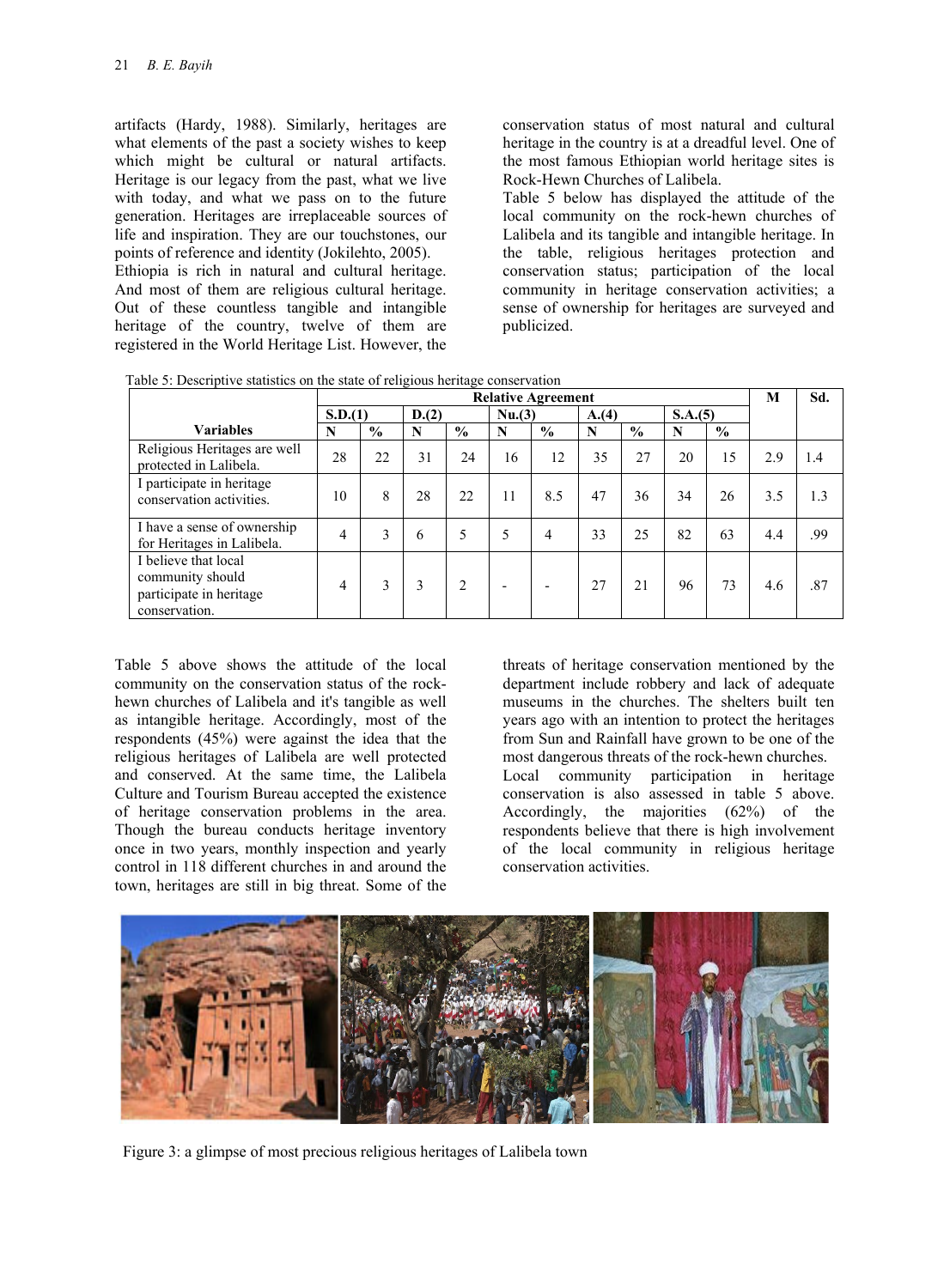As a result, the majority (89%) think that the local community feels a sense of ownership for the heritage. Similarly, almost all (94%) of the respondents consider the participation of the local community in heritage conservations as one of its responsibilities. In other words, the respondents believe that everybody who lives in and around the city has a responsibility to conserve their own heritage.

### **Benefits and Beneficiaries of religious tourism development**

Tourism in general and religious tourism, in particular, has multiple social, economic, ecological, and cultural benefits in the destination area as well as in the country at large. International tourism is the world's largest export earner and an important factor in the balance of payments of many countries. It also creates job opportunity, initiates investment, generates foreign exchange, and brings huge revenue in the forms of tax. For

example, International tourists spent USD 919 billion on local airfares, accommodation, meals, shopping, goods and attractions in 2010 (UNWTO, 2011b).

The consequence of this all and other positive impacts of tourism leads to the improvement of the lifestyle of the local community and the development of the country. Because International and domestic tourism combine to generate up to 10% of the world's Gross Domestic Product and often a higher share in many small nations and developing countries. In the very arid areas like Lalibela, where other means of livelihood is hardly possible, tourism has significant value. Besides those commonly known benefits of tourism, religious tourism as a separate type of tourism has numerous benefits. Some of them include preservation of religious cultural heritages, appreciates religious and cultural diversity, income for the surrounding community who are guardians of the heritage, and so on.



Figure 4: Benefit-sharing level of religious tourism

As shown in figure 4 above, out of the total respondents, 72% were beneficial of the religious tourism industry in Lalibela whether directly or indirectly whereas the remaining 28.50% were not.

This means the majority of the respondents were agreed that religious tourism is supporting their life.



Figure 5: Relationship between gender and benefit-sharing of religious tourism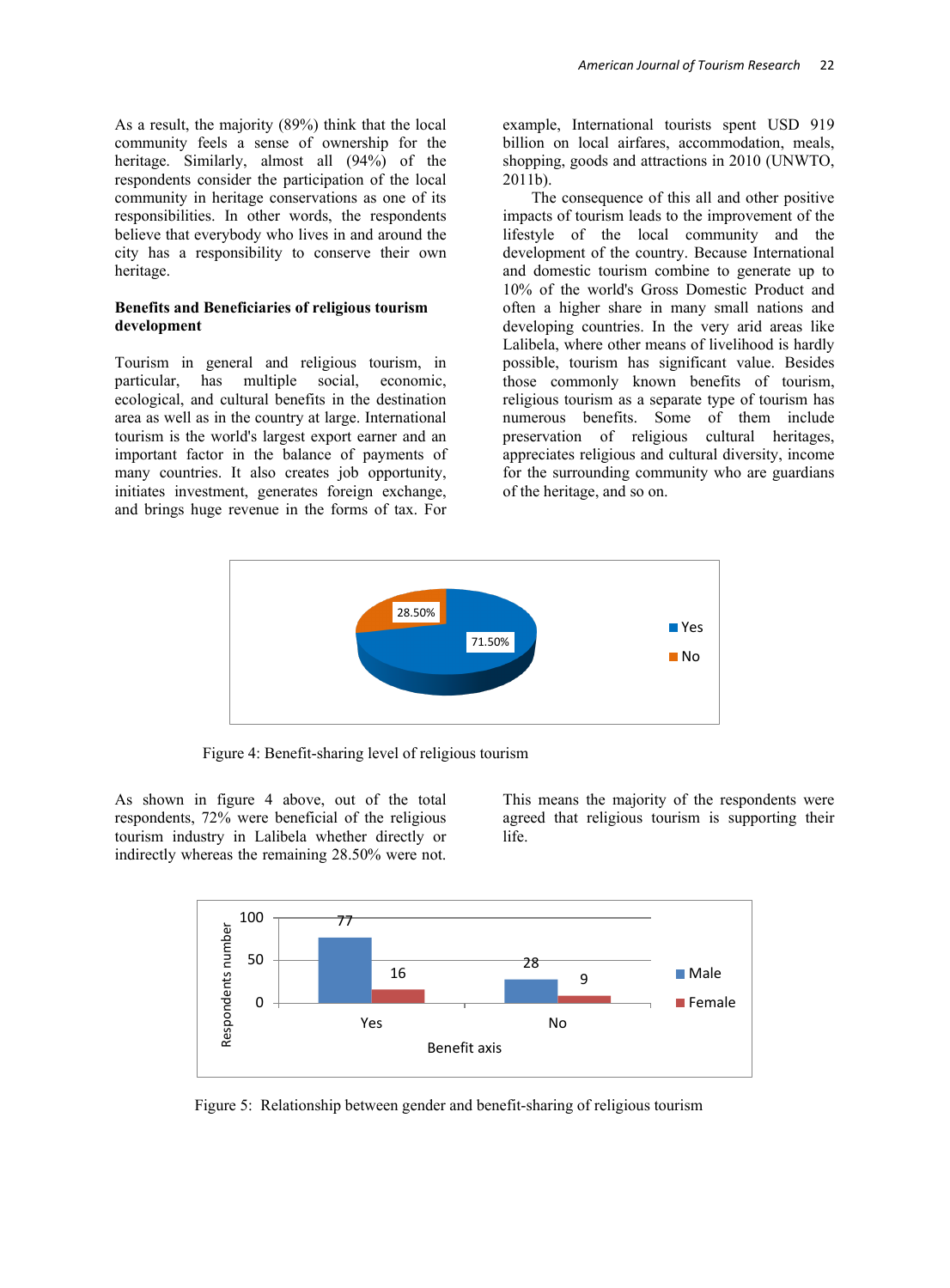Using cross-tabulation, a tool of SPSS the relationship between gender and benefit-sharing of respondents was assessed. Accordingly, as shown in figure 5, out of the total of 25 individual female respondents, 16 had the chance to share from the outputs of tourism whereas 9 where not. From males side, total respondents were 105 and 77 were beneficial of tourism while 28 were not. Here, the percentage is 73% male for 64% female and the ratio is 1.14062 is not significant. That means there is no significant relationship between gender and tourism benefit sharing.

## **Benefits of religious tourism in Lalibela town**

Religious tourism together with other types of tourism supports the local economy and contributes to the sustainable development of the area (Gil  $\&$ Curiel, 2008). The benefits that the local community obtained from tourism in general and religious tourism, in particular, are discussed below. Though religious tourism has multiple benefits, the respondents have got income, job opportunity, water supply, road infrastructure, electric power, educational opportunity, and others.

| Variable             | Yes |               | N <sub>0</sub> |               | Total |               | Missing |      | Total             |               | Mean |
|----------------------|-----|---------------|----------------|---------------|-------|---------------|---------|------|-------------------|---------------|------|
|                      | N   | $\frac{6}{6}$ | N              | $\frac{0}{0}$ | N     | $\frac{0}{0}$ | N       | $\%$ | N                 | $\frac{0}{0}$ |      |
| Income               | 42  | 32.3          | 51             | 39.2          | 93    | 71.5          | 37      | 28.5 | 130               | 100           | 1.55 |
| Job opportunity      | 50  | 38.5          | 43             | 33.1          | 93    | 71.5          | 37      | 28.5 | 130               | 100           | 1.46 |
| Water supply         | 41  | 31.5          | 52             | 40.0          | 93    | 71.5          | 37      | 28.5 | 130               | 100           | 1.56 |
| Road infrastructures | 30  | 23.1          | 63             | 48.5          | 93    | 71.5          | 37      | 28.5 | 130               | 100           | 1.68 |
| Electric power       | 41  | 31.5          | 52             | 40.0          | 93    | 71.5          | 37      | 28.5 | 130               | 100           | 1.56 |
| Schools and colleges | 22  | 16.9          | 71             | 54.6          | 93    | 71.5          | 37      | 28.5 | 130               | 100           | 1.76 |
|                      |     |               |                |               |       |               |         |      | <b>Group Mean</b> |               | 1.6  |

Table 6: Summary of the benefits of religious tourism in the Lalibela area

Income is one of the most common benefits of religious tourism in most of the tourist destinations. Table 6 above shows that out of the total 93 (71.5%) beneficial respondents, 32.3% directly generated income from religious tourism whereas 39.2% were not able to generate direct income.

Tourism is a labor-intensive industry and creates more job opportunities, encouraging young people to stay in local communities. As shown in the above table 8, 50(38.5%) of the total 93(71.5%) respondents who were beneficial of religious tourism, had got job opportunity in different tourism sectors of the area. According to the key informants, there are more than 695 tourism sectors operating in the town. These all tourism business sectors created job opportunity for 2747 individuals. These people were employed in hotels, cafes, restaurants, souvenir shops, guiding, and other small and micro tourism organizations. When we see gender involvement, out of the total number of people who have got job opportunity in the tourism sectors, 1039 were males and 722 were females.

Growth in tourism can stimulate new and expanded community facilities and infrastructure initiatives, such as the improvement of retail, restaurant and entertainment options, transport services, education, and sporting facilities. Based

on the survey conducted, 41(31.5%) of the respondents agreed that religious tourism has brought a better water supply to the area, however, the majority 52(40%) did not agree on this idea. According to them, water supply in Lalibela town has the following problems: there is a shortage of water supply, it lacks sustainability in its services, its distribution is not fair and services are seasonal. As displayed in table 6, 30 (23.1%) of the total 93 (71.5%) respondents believe that religious tourism development has brought road infrastructure in their area. However, the largest proportion of the respondents 63 (48.5%) did say that the road infrastructure of the Lalibela town was very poor and they did not enjoy any benefit related to road infrastructures. In fact, the issue of road infrastructure was also clearly observed by the researcher. According to the observation and interviews conducted with different stockholders, road infrastructure in Lalibela town was very poor and needed to be improved. From the very early 11th century up to these days, Lalibela was a very rural type area because of its poor road facilities. For instance, the road from *Gashena* to Lalibela has a poorly structured raff road. In the town itself most roads were not asphalted or properly designed as a result they were not suitable for a ride or walk.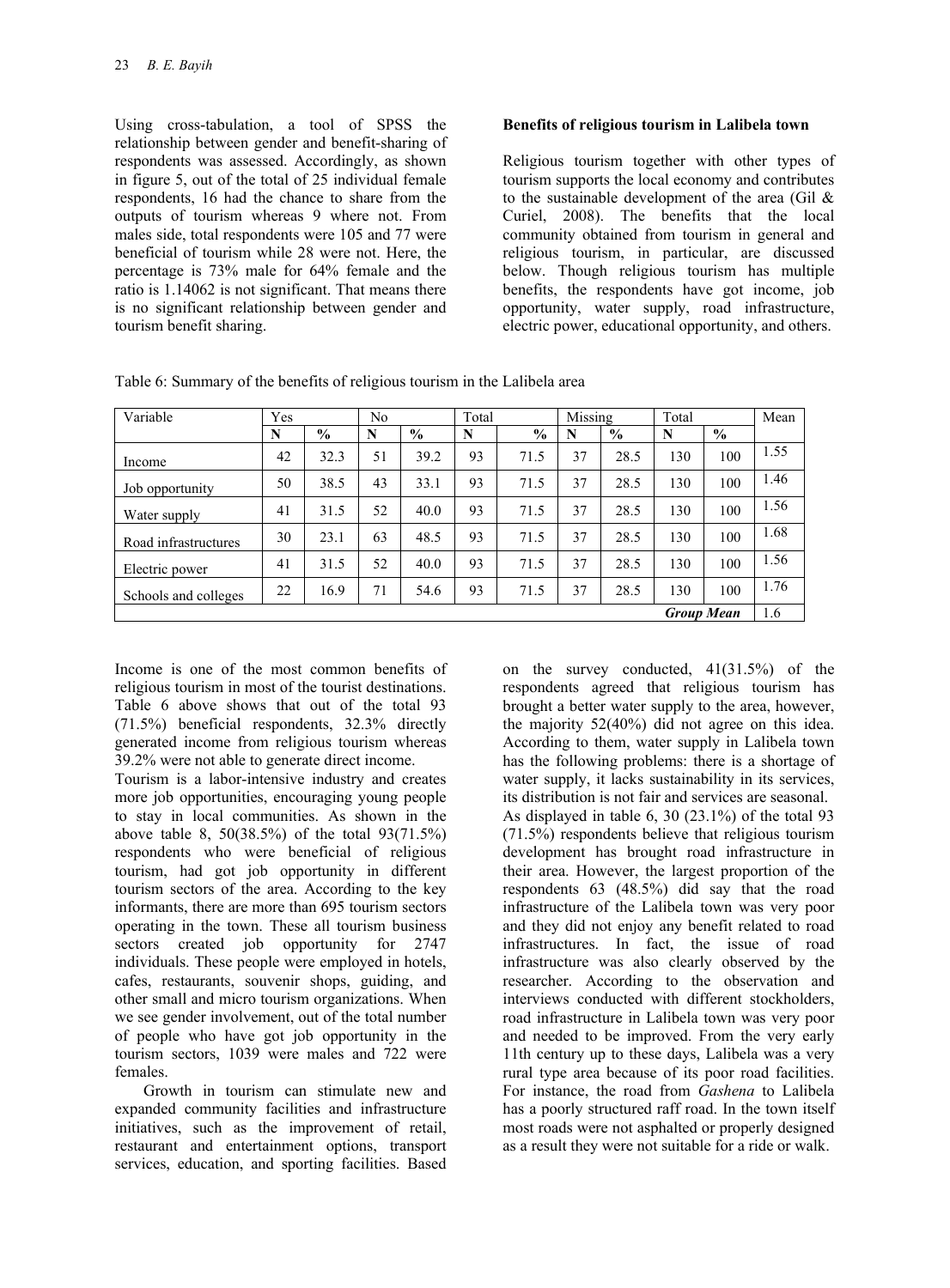

Figure 6: The road infrastructure of Lalibela town

Now a day's Electric power has become one of the most important elements of our life. As part of the infrastructural improvement which might come because of tourism development, electric light is one of the benefits communities of the destination area enjoy. In the case of Lalibela, 41(31.5%) respondents believed religious tourism enabled them to get electric power in the area while 52(40%) of the respondents did not think so. During the survey, though there was an interruption of power, the researcher did not see any trouble related to electric power.

Education is key to problems. This means the majority of the respondents were not satisfied with the number of educational centers in the town. Though the there were 2 elementary, 1 secondary and 1 preparatory school and 1 technical and vocational training center, most of the respondents did not find them sufficient for the local community which is greater than 18,000.

## **Reasons behind poor benefit-sharing trends**

| Variable                                         | Yes |               | No |               | Total |               | Missing |               | Total |               | Mean |
|--------------------------------------------------|-----|---------------|----|---------------|-------|---------------|---------|---------------|-------|---------------|------|
|                                                  | N   | $\frac{0}{0}$ | N  | $\frac{0}{0}$ | N     | $\frac{0}{0}$ | N       | $\frac{0}{0}$ | N     | $\frac{0}{0}$ |      |
| Lack of interest                                 | 3   | 2.3           | 34 | 26.2          | 37    | 28.5          | 93      | 71.5          | 130   | 100           | 1.92 |
| Absence of gov't permit                          | 7   | 5.4           | 30 | 23.1          | 37    | 28.5          | 93      | 71.5          | 130   | 100           | 1.81 |
| of support<br>Lack<br>from the<br>administration | 18  | 13.8          | 19 | 14.6          | 37    | 28.5          | 93      | 71.5          | 130   | 100           | 1.51 |
| Lack of enough initial capital                   | 4   | 3.1           | 33 | 25.4          | 37    | 28.5          | 93      | 71.5          | 130   | 100           | 1.89 |
| Lack of knowledge                                | 8   | 6.2           | 29 | 22.3          | 37    | 28.5          | 93      | 71.5          | 130   | 100           | 1.78 |
|                                                  |     |               |    |               |       |               |         |               |       | Group Mean    | 1.8  |

Table 7: Reasons for poor benefit-sharing trends in religious tourism development

As shown in table 7, out of the total  $37(28.5%)$ <br>unbeneficial respondents,  $3(2.3%)$  were respondents,  $3(2.3\%)$  were unbeneficial of religious tourism because they were not interested. Moreover, the absence of government permit or governmental regulations were reasons for  $7(5.4\%)$  of the total  $37(28.5\%)$ respondents for the absence of benefit-sharing from the tourism sectors. On the other hand, lack of governmental support and motivation both morally

and financially was the cause of a large amount of respondents  $18(13.8\%)$ . In addition,  $4(3.1\%)$  of the respondents had no chance to get benefit from tourism because of lack of enough money (working capital). Lack of knowledge was considered as a reason for  $8(6.2\%)$  of the total  $37(28.5)$ respondents.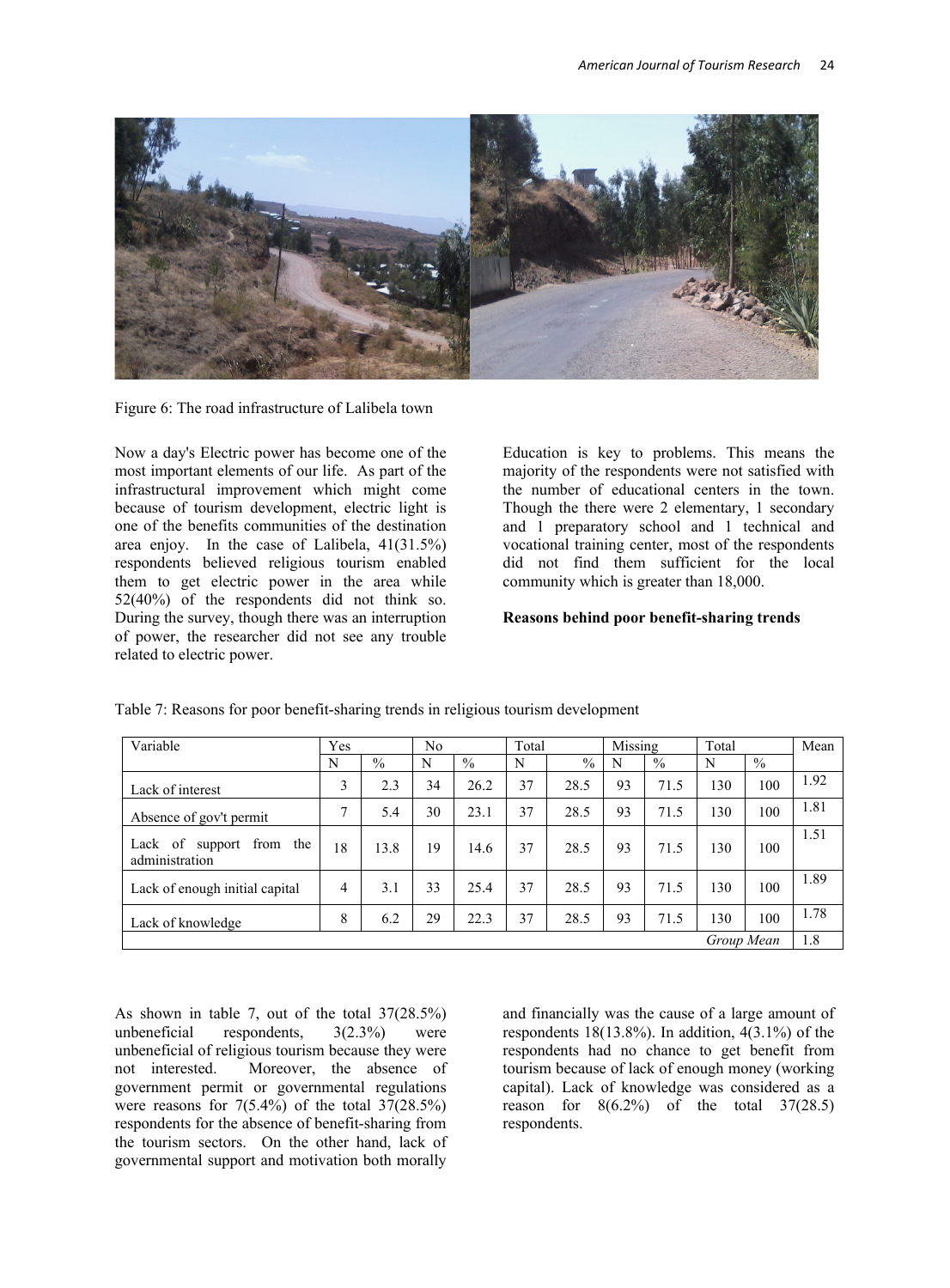# **Conclusions and Recommendations**

Religion-related pilgrims and visitations in the Lalibela area have a number of benefits to the local community and the country at large. More specifically, it generates income, creates job<br>opportunity, and provides infrastructural opportunity, and provides infrastructural development.

In the town where religious tourism is its lifeblood, the local communities' role for the development of the sector is unquestionable. However, the level of local community participation was found inadequate. Moreover, limitations have also been observed among sample respondents in terms of understanding tourism in general and its multiplier effects in particular. Though most respondents perceive that community participation is vital for religious tourism development, insufficient involvement has been evident on the ground. Moreover, the disparity has been observed between know-how and its implications as well as participation and lifestyle improvement. Community-based religious tourism has been perceived as a key for better development of the area and its society among key informants and sample respondents. However, tourism development in the town has been evaluated as nonparticipatory, highly monopolized by few, full of fraud, and disregarded the religious values of the area.

Though the local community was willing and ready to participate in religious tourism activities, their participation remains minimum as confirmed on the survey. Some of the identified reasons behind limited participation of the local community include lack of government consent, administrative problem, elite domination, lack of awareness and training on tourism, corruption specifically nepotism, lack of transparency and accountability of the church administration, monopolization the sector by few rich people and so on.

Despite its limited involvement in benefitsharing, the community has a strong sense of ownership of the heritages. It was also reached to consensus among the subjects of this study that the heritages were endangered and the community is its immediate preserver. On the other hand, the partiality in benefit-sharing has influenced the local community's participation in heritage conservation activities.

Tourism in general and religious tourism, in particular, requires high involvement of the local community more than any other sectors. Plus almost all tourism resources including religious treasures in the study area are on the hands of the local community. In addition, either in one or other ways tourists need local's help as a tourist - host relationship is one of the most determining factors for tourists' satisfaction. On the other hand, the poor local community demands tourism to sustain their life. Therefore, in order to develop tourism in a better way and to support the residents' life, the local community should be involved in tourism development planning, decision making, and benefit-sharing processes.

In order to, therefore, increase the local community participation in tourism business and assist its development progress, appropriate attention should be given to the religious tourism by the area administrations besides assigning curious and well-trained leaders in the tourism departments. Moreover, the local community capacity in general and awareness, financial, and skill capabilities, in particular, shall be raised through continuous training and supportive financial initiatives. In addition, there shall be opportunities for the local community to participate<br>in major tourism-related decision-making in major tourism-related processes. The youth shall be organized in small and micro tourism businesses especially in providing inputs to the accommodation units such as hotels and service delivering unions. Administrative problems such as corruption, ambiguity, and domination should be mitigated. Furthermore, there should be strong cooperation<br>among tourism stakeholders including among tourism stakeholders including accommodation providers, destination administrations, transportation deliverers, guiding unions, community leaders and others. What is more, is there shall be just benefit-sharing practices designed to support the local community. Connected to this, there should be a platform that enables the big income-generating accommodation, transportation, destination unit and guiding sectors to contribute to the poor community of the area (people first or pro-poor approach) and or the development of the area.

As one of the major concern of this study, in order to rise or double the benefits of religious tourism and to ensure the beneficiary of the local community, some measurements shall be considered. It may consider promoting the local community participation (applying 'bottom-up approach'), Integrate privet and public sectors for sustainable development, encourage domestic tourism, improve infrastructural domains, preservation, protection, and maintenance of tangible and intangible heritage of the area, adhere fair benefit and cost-sharing, create additional tourist products, work intensively on advertisement and promotion of the destination, create linkages among different sectors of economy (agriculture, industry and service (Tourism). Applying those proposed solutions would play a huge impact on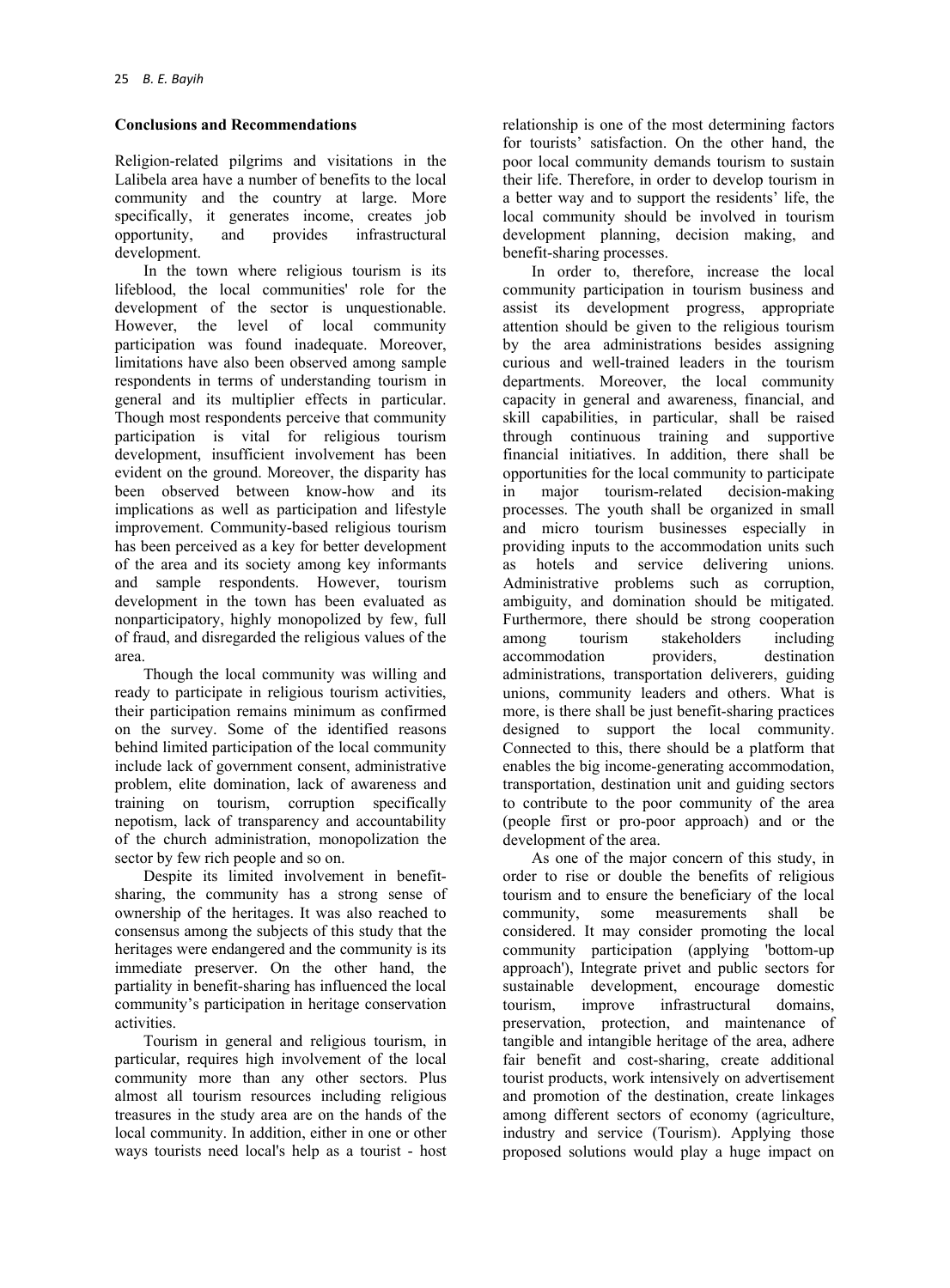the sustainable religious tourism development of the study area and the country at large.

#### **Future study suggestions**

This study has tried to deliver understandings on religious tourism and its role for rural community development. However, the same research can be conducted with a large sample size by using multivariate analysis statistical tools to distinguish relations among variables. Moreover, since religious tourism sites are mostly owned by the local community an array of issues arise mostly about the sites' governance problems. Therefore, exploratory researches regarding religious sites' governance and administration problems are suggested for future study.

#### **Acknowledgment**

This research was conducted in 2012/13 with the financial aid of Addis Ababa University, Addis Ababa, Ethiopia. I would like to use this golden opportunity to thank my supervisor Dr. J. Tribuvan for his selfless advice and follow-ups throughout the research development processes.

#### **References**

- Aref, F., Gill, S.S. & Aref F. (2010). Tourism Development in Local Communities: As a Community Development Approach. Journal of American Science. 6(2)
- Aref, F., & Redzuan, M. B. (2009). Community capacity building for tourism development. *Journal of Human Ecology*, *27*(1), 21–25
- Beeton, S. (1998). *Ecotourism: A Practical Guide for Rural Communities* [e-book] Collingwood: Landline.
- Blackwell A, and Colmenar R. (2000). Communitybuilding: From local wisdom to public policy. *Public Health Reports,* 115(2&3): 161-166.
- Brager, G. & Specht, H. (1987). Community organizing. New York: Columbia University Press.
- Cupples, J. (2005). What is community capacity building? https://www.ccwa.org.uk. Retrieved on May 4, 2013.
- Drake, S.P. (1991) Local participation in ecotourism projects. In T. Whelan (ed.) *Nature Tourism: Managing for the Environment* (pp. 132–163). Washington DC: Island Press.
- Esteve, J. (2009). Governança democrática: construção coletiva do desenvolvimento as cidades. In UFJF (ed.). Belo Horizonte: Fundação Astrogildo Pereira
- France, L. (1998). Local participation in tourism in the West Indian Islands. In E. Laws, B. Faulkner & G. Moscardo (Eds.). Embracing and Managing Change in Tourism: International Case Studies. London, Routledge.
- Garrod, B. (2003). Local participation in the planning and management of ecotourism: A revised model approach. *Journal of Ecotourism*, *2*(1), 33–53.
- Gil, A. R., & de Esteban Curiel, J. (2008). Religious events as special interest tourism. A Spanish experience. *Comité Editorial Director: Agustin Santana Talavera*, *6*, 419.
- Jamal, T. B., & Getz, D. (1995). Collaboration theory and community tourism planning. *Annals of Tourism Research*, *22*(1), 186–204.
- Jiuxia, S., & Jigang , B. (2007). Anthropological Tourism Analysis on Community Participation: The Case Study of Dai Village in Xishuangbanna. *Chinese Sociology & Anthropology*, *39*(3), 28–49.
- Jokilehto, J. (2005). Definition of cultural heritage: References to documents in history. *ICCROM Working Group 'Heritage and Society*, 4–8.
- Kieffer C, & Reischmann J. (2004). Contributions of Community Building to Achieving Improved Public Health Outcomes. *Final report, August 2004.* From [http://www.aspeninstitute.org.](http://www.aspeninstitute.org/) Retrieved on July 15, 20012
- Mair, H., & Reid, D. G. (2007). Tourism and community<br>development vs. tourism for community development vs. development: Conceptualizing planning as power, knowledge, and control. *Leisure/Loisir*, *31*(2), 403– 425.
- Manyara, G., & Jones, E. (2007). Community-based tourism enterprises development in Kenya: An exploration of their potential as avenues of poverty reduction. *Journal of Sustainable Tourism*, *15*(6), 628–644.
- Marzuki, A., (2008). Decision making and community participation: A case study of the tourism industry in Langkawi. *Original Scientific Paper* 56 (3), pp. 227-241.
- Mitchell, J. and Coles, C. (2009). Enhancing private sector and community engagement in tourism services in Ethiopia. Oversea Development Institute (ODI)
- More on Religious Tourism (2017, May). Avialble from [http://www.tourismandmore.com.](http://www.tourismandmore.com/)
- Moscardo, G. (1998). Interpretation and sustainable tourism: Functions, examples and principles. Journal of Tourism Studies, 9(1), 2-13.
- Phukan, H., Rahman, Z. and Devdutt, P. (2012). The emergence of Spiritual Tourism in India International Journal of Marketing and Technology (IJMT) Volume 2, Issue 4
- Raik, D. B. (2002). *Capacity building for comanagement of wildlife in North America*. HDRU Series No. 02-2. Ithaca, New York, 14853-3001
- Raj, R. and Morpeth, N.D. (2007) Religious tourism and Pilgrimages festival management international perspective. CAB International.
- Religious & Pilgrimage Tourism in Uncertain Times. (2017, December). Avilable from [www.tourismandmore.com.](http://www.tourismandmore.com/)
- Rinschede, G. (1992). Forms of religious tourism. *Annals of Tourism Research*, *19*(1), 51–67.
- Robinson, M & David, P. (2006). Tourism, Culture, & Sustainable Development. UNESCO 2006 programme and meeting document.